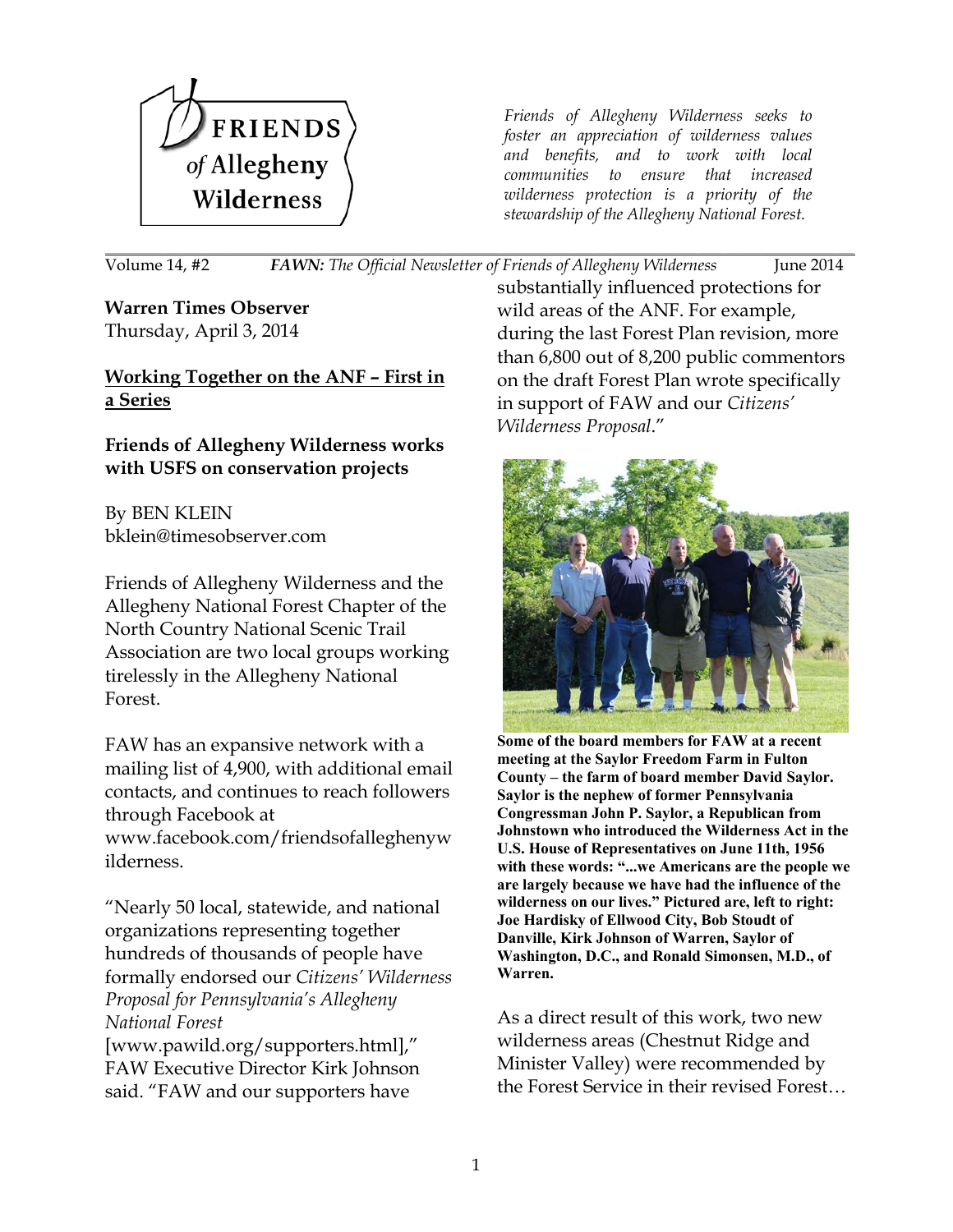*Friends of Allegheny Wilderness 220 Center Street Warren, PA 16365* 814-723-0620 *[info@pawild.org](mailto:info@pawild.org) www.pawild.org*

…Plan which was published in 2007. Further, several thousand additional acres from the *Citizens' Wilderness Proposal* were also allocated by the Forest Service as "Remote Recreation Areas" in the new Forest Plan.

"Remote Recreation Areas are wellprotected, almost like de facto wilderness areas, albeit on an administrative level and not legislated," Johnson said.

"In addition to our primary mission of working to permanently protect wilderness areas under the Wilderness Act of 1964, FAW has also since 2001 been the formal adopting stewardship organization for the 13-mile Hickory Creek Wilderness trail, keeping the trail clear of brush and tree limbs for other wilderness hikers to enjoy," Johnson said. "We typically do two or three trail stewardship projects per year, with our next one slated for the weekend of April 11th through the 13th. Over the years, dozens of FAW volunteers have participated in these trail stewardship weekends."

FAW members also participate in the Allegheny River Cleanup every year helping to remove trash from the Allegheny Islands Wilderness between Buckaloons and Tidioute.

Members are also on the lookout in the ANF for any sign of the hemlock wooly

adelgid  $-$  a non-native invasive insect that is deadly to eastern hemlock trees.

In order to reach their goals, FAW has to work extensively with the forest service.

"FAW and our volunteers have always had a very good working relationship with all ANF personnel from the Forest Supervisor to the two District Rangers, and everyone else on down the line. I can't think of anyone at the ANF who is not friendly and helpful," Johnson said.

"We look forward to cooperating with the ANF right along years into the future, with a number of different projects already lined up in 2014, the 50th anniversary year of the Wilderness Act of 1964. FAW is a formal partner group of the National Wilderness Stewardship Alliance, which works to develop citizen stewards of designated wilderness areas all around the country. So we work not only with the local ANF, but with Forest Service personnel on a national scale as well."

FAW, like any small non-profit organization, has found funding a "perpetual concern," Johnson said.

"When the economy took such a terrible downturn toward the end of 2008, many small non-profits around the country began to find it more of a challenge to keep the coffers full. FAW has been no different in that regard," he said.

FAW's annual spring stewardship weekend on the Hickory Creek Wilderness trail will be held over the weekend of April 11 through the 13. There is no charge to participate, but participants are asked to bring all of their own food and camping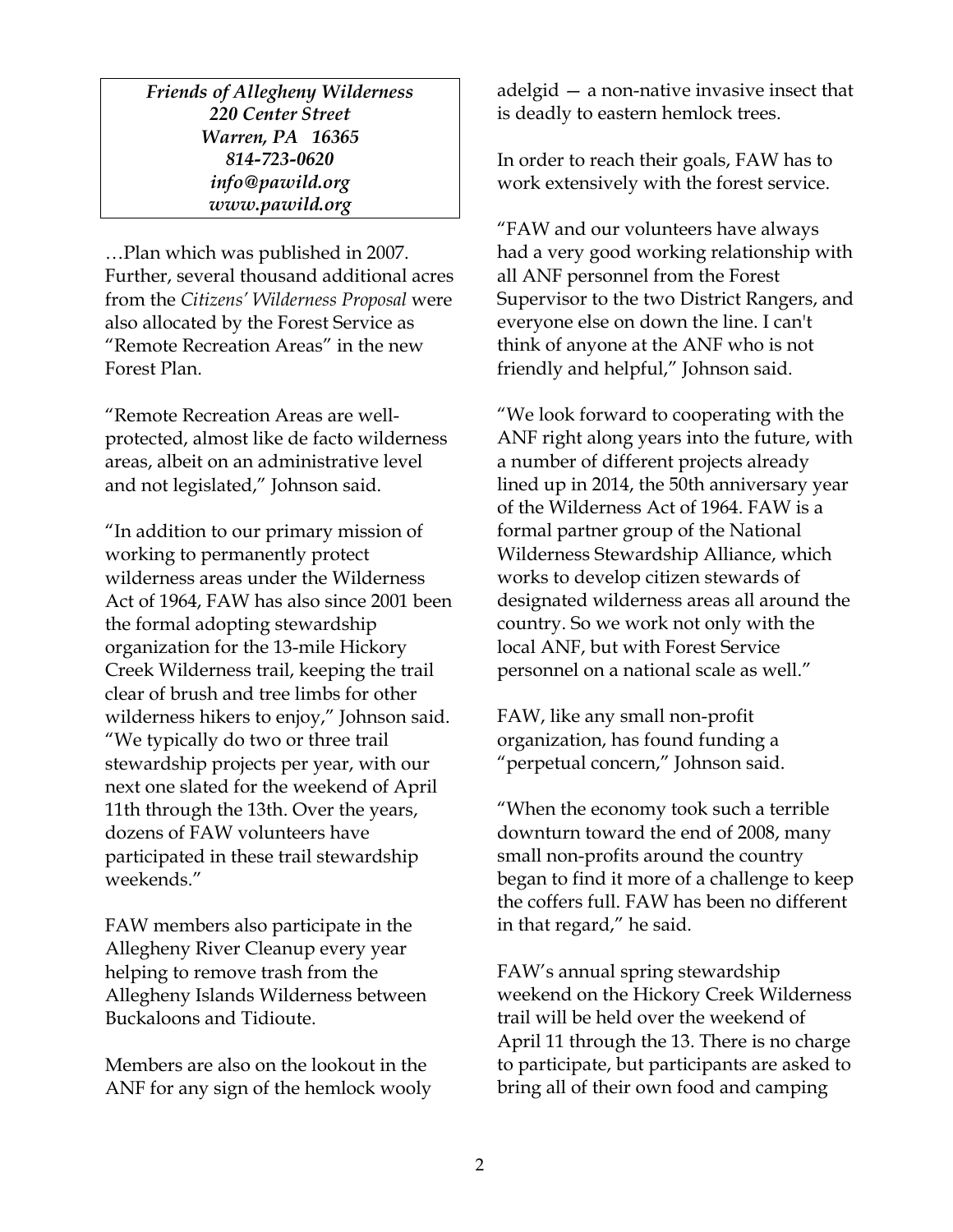equipment, and come fully prepared for whatever weather conditions we might encounter.

Next week: *The North Country Trail Association.*

*Reprinted with permission.*

## **50th Anniversary of the Wilderness Act Show at the Crary Shaping Up – Extension on Photo Contest Deadline!**

Throughout the month of September, the Crary Art Gallery, a regional art museum in Warren, and Friends of Allegheny Wilderness will host an exhibition of wilderness images featuring many highprofile photographers to honor the 50th anniversary of the Wilderness Act of 1964, as well as the legacy of Tionesta native and Wilderness Act author Howard Zahniser.

The show will feature photographs from throughout America's National Wilderness Preservation System, and is titled *Wilderness at 50: Photographic Reflections on the Legacy of Tionesta Visionary Howard Zahniser*. We are honored to have the former president of The Wilderness Society, Bill Meadows, as our keynote speaker at the show's opening on Saturday, August 30th, 2014. Howard Zahniser's son Mathias will also be a featured speaker. Read the online show summary here:

[www.wilderness50th.org/events.php?use](http://www.wilderness50th.org/events.php?useraction=detail&e_id=98) [raction=detail&e\\_id=98](http://www.wilderness50th.org/events.php?useraction=detail&e_id=98)

The participating photographers are:

Craig Blacklock

Clyde Butcher Robert Clements Kevin Ebi Robbie George Stephen Gorman Robert Glenn Ketchum Scot Miller David Muench Marc Muench Mark Muse



**Mount Fairweather and the Alsek Glacier within Alaska's 2,664,876-acre Glacier Bay Wilderness, Glacier Bay National Park and Preserve. Photo by Robert Glenn Ketchum.**

In addition to featuring wilderness images from around the country, the show will highlight the two designated wilderness areas right here in the ANF – Allegheny Islands and Hickory Creek. The best way to do that is to allow those of you who have explored these two wildly popular untrammeled areas to submit your own photos for possible inclusion in the photography show!

And we have good news for those who had wanted to submit your photos, but never got around to it. The Crary and FAW boards of directors have decided to **extend the deadline for submitting**.

We have received some fine photos so far,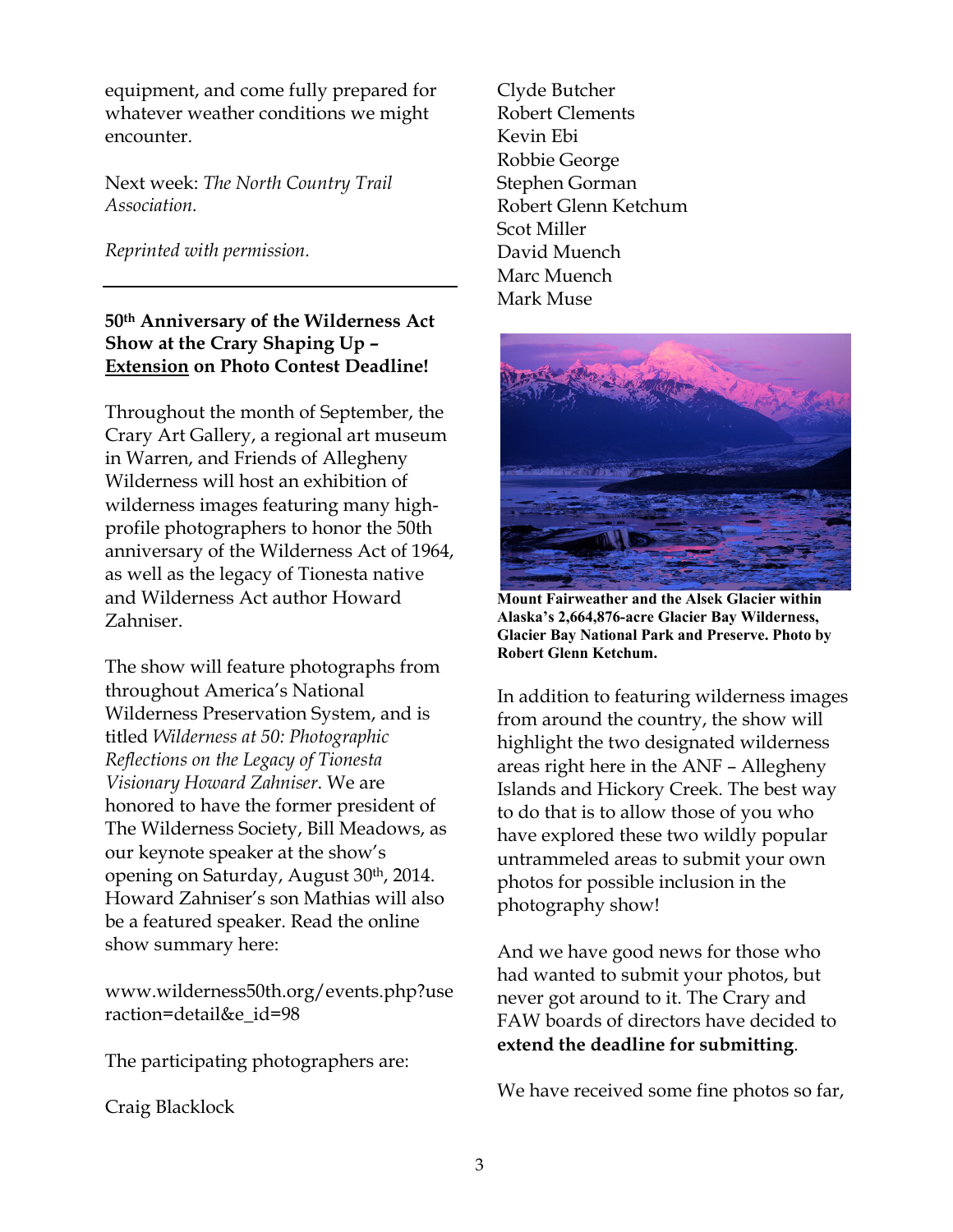but would naturally love to have more submissions, so you now have until the end of the day on **Sunday, July 20th** to submit.

If you are interested in entering this contest, please follow these guidelines:

• Photos must have been taken within either the Allegheny Islands or Hickory Creek Wilderness Areas in the Allegheny National Forest. In the case of Allegheny Islands, the photos can be taken from the river or riverside looking at the wilderness islands from the outside – as opposed to having to be literally *standing on* one of the islands when the picture was taken.

• No individual may submit more than four photos total.

• Two winning photos will be chosen to represent Hickory Creek Wilderness, and two for Allegheny Islands Wilderness, for a total of four winning photos to be included in the show.

• Photos must be of high enough resolution (at least 2,000 pixels on the long edge) that they can be blown up to at least 24" x 36" for inclusion in the show, should they be chosen.

• Winning photographers are responsible for having their photos framed for the show.

• Winning photographers may make their photos available for sale during the show.

• Entries will be posted in online albums on both the FAW and Crary Facebook pages for public input, but the final

decision on winning entries will be made by the FAW and Crary boards of directors.

**Submissions will be taken through July 20th**, with a final decision on the winning photographs announced by the end of July.

• Submissions will be accepted by email in .JPG format at [info@pawild.org.](file://localhost/Users/newkirkjohnson/Downloads/info@pawild.org) Please include contact information, title of the photo, location it was taken, and asking price should your photo be selected for the show.

• There is no charge to enter.

• Contest entrants acknowledge that Friends of the Allegheny Wilderness and/or the Crary Art Gallery may use submissions to promote this contest and subsequent gallery exhibit, both in print and electronic media. Entrants retain all copyright and ownership of submissions.

#### **Original Wilderness Proposal for Tracy Ridge Now Available Online**

The proposed Tracy Ridge Wilderness, located along the eastern shoreline of the Allegheny Reservoir in Warren and McKean Counties, represents the largest formally-recognized Roadless Area in the Allegheny National Forest at more than 9,700 acres, and is perhaps the most obvious wilderness candidate area in the forest.

The Pennsylvania Chapter of the Sierra Club thoroughly inventoried this stunning primeval area and proposed it for wilderness designation all the way back in February of 1973, before the Wilderness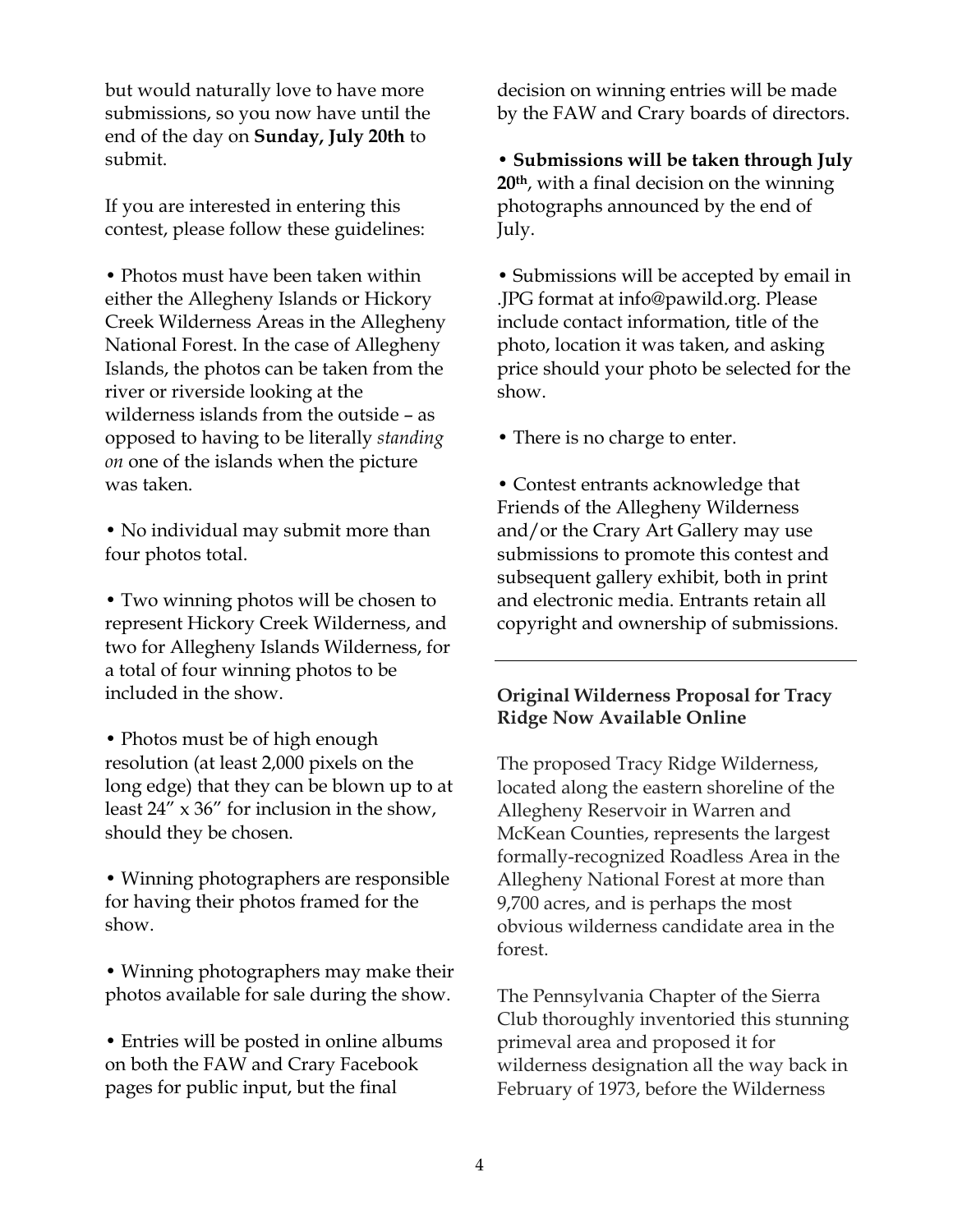Act and National Wilderness Preservation System were even ten years old! Through the natural, inevitable process of ecological succession, the area has only become more wild and untrammeled during the intervening 40 years since the Sierra Club's proposal.



This original citizen wilderness proposal for Tracy Ridge, prepared by Dick Pratt and others from the Sierra Club, has recently been made available for public download as a PDF document on FAW's website:

[www.pawild.org/pdfs/TracyRidgePratt1](http://www.pawild.org/pdfs/TracyRidgePratt1973.pdf) [973.pdf](http://www.pawild.org/pdfs/TracyRidgePratt1973.pdf)

This document is a 15 MB download, so you may need to be patient depending on the speed of your internet connection.

Similar detailed wilderness proposals from the Sierra Club from around the same time for Allegheny Front (also by Dick Pratt), and Hickory Creek (by Helen McGinnis), may be made available for download on the FAW website in the future.

#### **50th Anniversary of the Wilderness Act Free Screening of Green Fire at Chapman State Park, Friday, July 25th**

Friends of Allegheny Wilderness, Allegheny National Forest, Allegheny Outfitters, Chapman State Park, and Conewango Creek Watershed Association are teaming up to co-present a film at the outdoor amphitheatre at Chapman State Park on Friday evening, July 25<sup>th</sup> at 9:00 p.m. in recognition of the 50th anniversary of the Wilderness Act of 1964.



The film, a 70-minute biographical documentary about Aldo Leopold, an early 20th-century wilderness advocate, leader within the U.S. Forest Service, and co-founder of The Wilderness Society, is titled *Green Fire: Aldo Leopold and a Land Ethic for our Time*. The Wilderness Society, of course, is the organization that led the charge to see the Wilderness Act passed,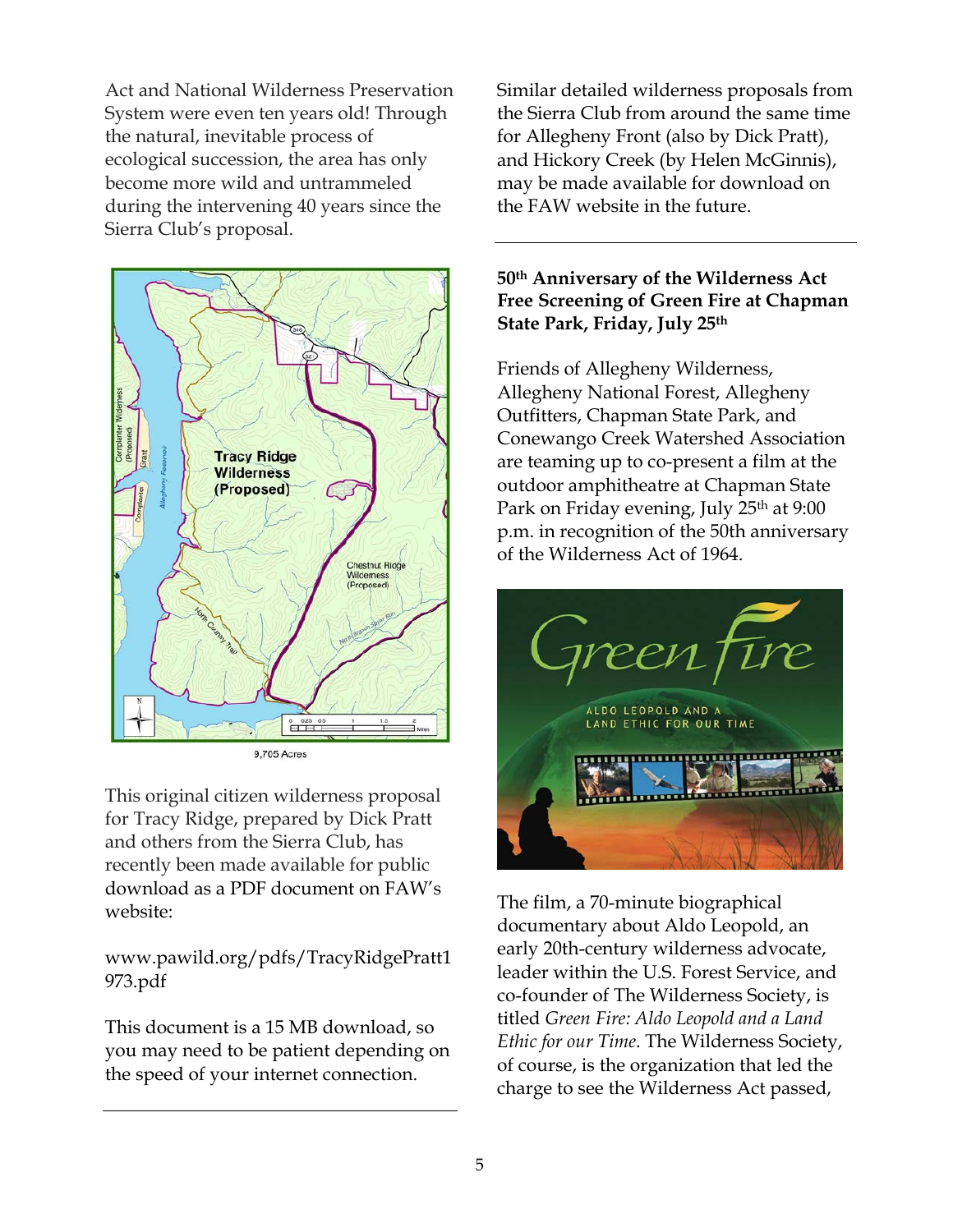establishing America's National Wilderness Preservation System for all future generations to use and enjoy.

#### **Admission to this screening of** *Green Fire* **is free to the public, contact FAW at (814) 723-0620 or Jen Moore at Chapman State Park at (814) 723-0250 for more information.**

*This is a rain or shine event. In the event of rain, the film will be shown in one of the park's pavilions.*

#### **Next FAW Wilderness Trail Stewardship Weekend July 26th and 27th**

While having all qualifying portions of our federal public lands designated as wilderness areas under the Wilderness Act of 1964 is critical, after having these wonderful wild areas protected by an act of Congress, we have a responsibility to care for and steward them into the future.



FAW will be backpacking into the Hickory Creek Wilderness on the weekend of **July 26th – 27th** to clear fallen branches, trees, and other debris from the 13-mile Hickory Creek Wilderness trail. This is a continuation of FAW's

wilderness stewardship activities detailed in the lead article in this issue of *FAWN*.

There is no experience necessary to join this stewardship project, but participants must bring all of their own camping gear and food, and come fully prepared for any weather conditions we may encounter.

Contact FAW at [info@pawild.org](file://localhost/Users/newkirkjohnson/Downloads/info@pawild.org) for more information or to sign up. Hope to see you on the trail!

# **The Wilderness Writings of Howard Zahniser**

Mark Harvey, editor Weyerhaeuser Environmental Classics, University of Washington Press, 2014

A new compilation of the works of Tionesta native and Wilderness Act author Howard Zahniser, *The Wilderness Writings of Howard Zahniser* (Mark Harvey, ed.), is chock full of wise and profound statements by the man who more than any other single individual is responsible for the establishment of America's National Wilderness Preservation System.

From time to time we will post some of these wonderful Zahniser quotes on our Facebook page for those who haven't yet had the pleasure of reading the whole book to enjoy:

www.facebook.com/FriendsofAllegheny Wilderness

Below please find the first quote we recently shared:

"…*It is not for the sake of any privileged few*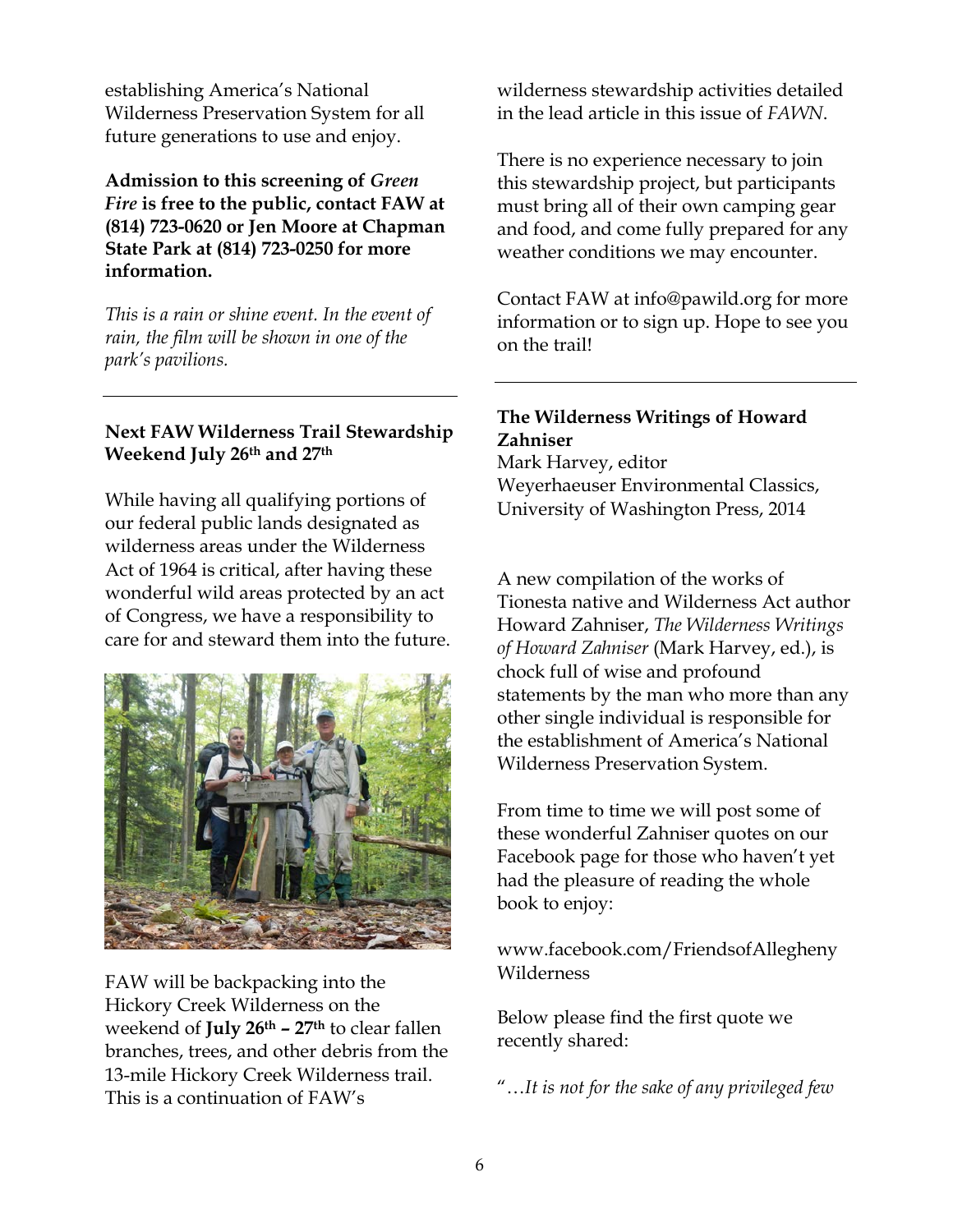*that we are thus working so strenuously for wilderness preservation, but rather for all Americans. We feel that the privilege of a wilderness experience is something to which every American is entitled, including those who are not yet born. There is no person that we should like to see excluded. We are indeed trying to keep out buildings, roads, airplanelanding fields, mechanical vehicles, motorboats, and all the things that make the wilderness not the wilderness. That often makes it look as though we are trying to keep out people because these 'things' would all bring people. But, as we see it, they would not bring them to the wilderness because the wilderness would no longer be there for anyone*…."

– Howard Zahniser, 1957



Please like and share our page with your

friends to keep up with our campaign, and all of the inspiring quotes about wilderness that will be posted!

#### **Alice B. Zahniser, 1918-2014**

Everyone here at Friends of Allegheny Wilderness is deeply saddened at the news of the recent passing of Alice B. Zahniser (born 1918), in Chambersburg, Pennsylvania. In 1936, she married Howard C. Zahniser (1906–1964), who considered Tionesta his hometown. Howard Zahniser went on to author the federal Wilderness Act of 1964 in his capacity with The Wilderness Society.

Alice was an accomplished vocalist (a coloratura soprano), and was also the expert logistician behind her family's many wilderness experiences that buttressed Howard's wilderness preservation work. She was "the Mother Teresa of outdoor cooking over open wood fires." Her journal, *Ways to the Wilderness*, recounts the 1956 saga of the family of six, car camping between five wilderness treks—from Minnesota to Wyoming, Montana, and Washington. It was published in 2008 in honor of her 90th birthday.

There will be further details regarding Mrs. Zahniser provided in the September issue of *FAWN*.